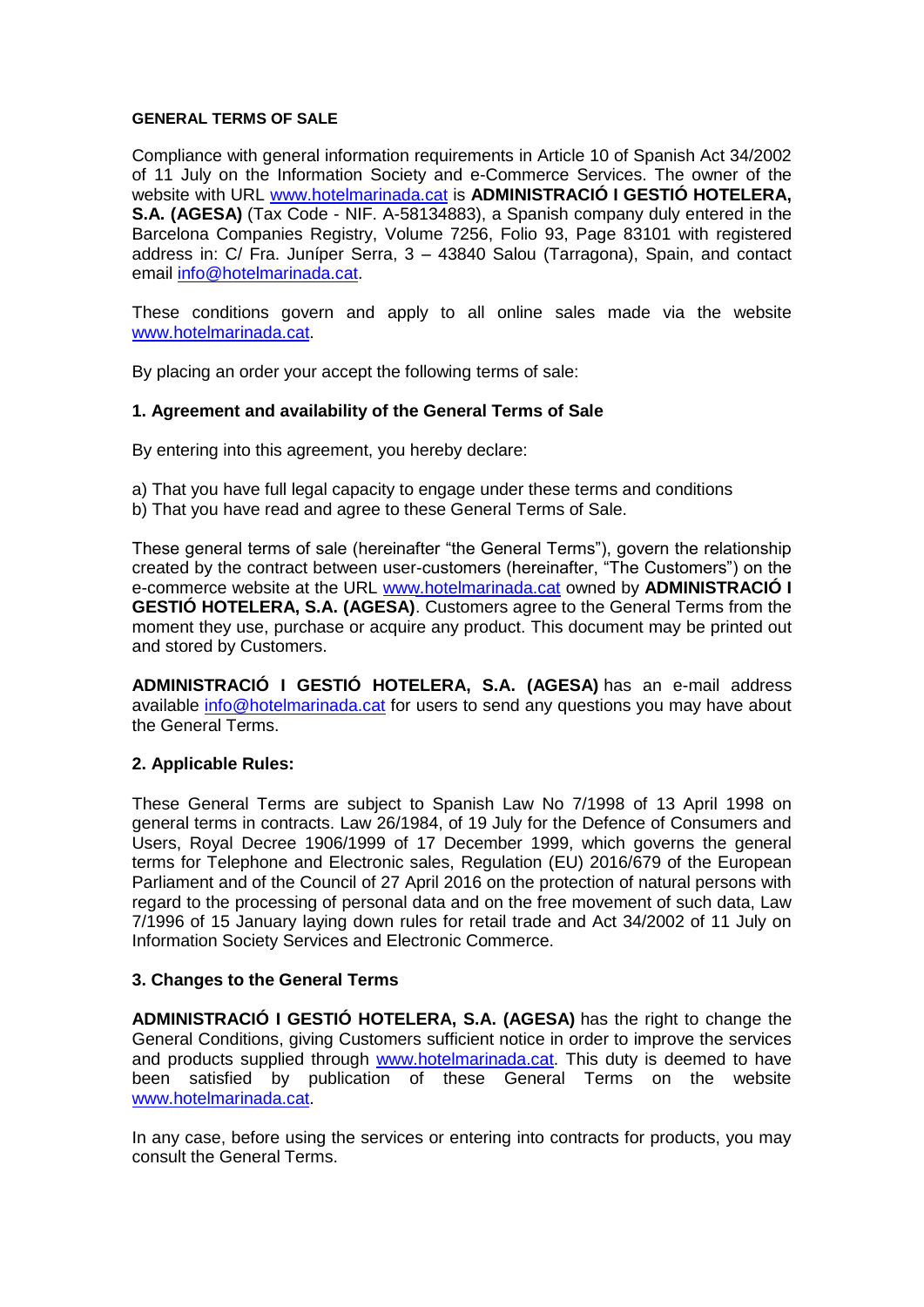### **4. Description of the services**

a. Use of booking services implies full acceptance and validity of all the general terms and conditions.

b. Contractual procedure:

- One or two-night bookings must be paid for in full.
- In case of bookings for three or more nights, a 25% deposit must be made for the entire stay.

Payments are to be made by credit card or bank transfer to:

## **Banco Santander Central Hispano**

## **HOTEL MARINADA – ADMINISTRACIÓ I GESTIÓ HOTELERA, S.A. (AGESA).**

## **IBAN ES32-0049-0183-6221-1075-3883 BIC: BSCHESMMXXX**

### **All on-line bookings must be guaranteed by credit card.**

c. Guarantee Bookings are confirmed and guaranteed with payment and deposit.

d. Cancellation: Cancellations can be made up to 72 hours before arrival.

Cancellations made by the user within the three days before arrival or no show (reservation not cancelled - customer not present) will lead to loss of the first night's stay.

In case of interruption of the stay, the owner of the accommodation may request up to 50% of the total price of the unused services.

e. Prices per room and night. Written prices are valid for the term indicated. When there are justifiable grounds for doing so, **ADMINISTRACIÓ I GESTIÓ HOTELERA, S.A. (AGESA)** reserves the right to change these rates without prior notice. Rates are indicated during the booking process. Prices include VAT.

### **5. Security**

To offer optimal security in transactions, we are verified as a service provider through the Thawte Certification Authority, protected by powerful Secure Sockets Layer (SSL) encryption technology. This ensures that your credit card details will remain completely confidential while in transit from the website of [www.hotelmarinada.cat.](http://www.hotelmarinada.cat/)

Therefore, all personal information and payment details are effectively protected. The Thawte Security Certificate shows users that the website is trustworthy and that the page is certified and can be used to make secure transactions.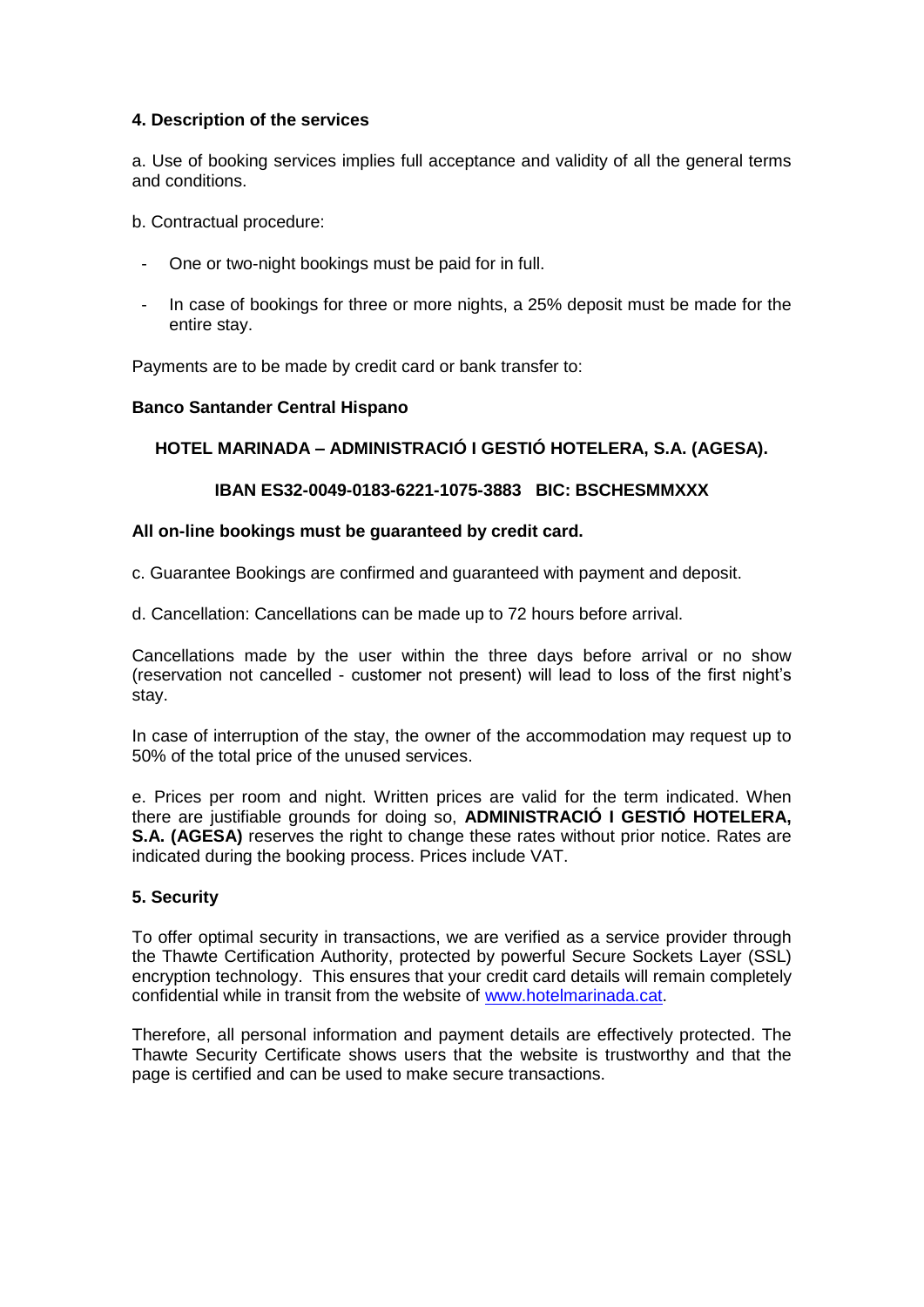#### **6. Intellectual property**

The contents supplied by **ADMINISTRACIÓ I GESTIÓ HOTELERA, S.A. (AGESA)** are subject to intellectual property rights and are the exclusive property of **ADMINISTRACIÓ I GESTIÓ HOTELERA, S.A. (AGESA)**. By acquiring a service, **ADMINISTRACIÓ I GESTIÓ HOTELERA, S.A. (AGESA)** does not confer any rights to change, exploit, reproduce, distribute or public communication thereof, and all these rights are reserved by **ADMINISTRACIÓ I GESTIÓ HOTELERA, S.A. (AGESA)**. Transfer of the aforementioned rights requires prior written consent from **ADMINISTRACIÓ I GESTIÓ HOTELERA, S.A. (AGESA)** Customers may not make these contents available to third parties. Intellectual property applies, monthly to the content included by **ADMINISTRACIÓ I GESTIÓ HOTELERA, S.A. (AGESA)**, to its graphics, logos, design, pictures and source code used for programming.

### **7. Respect for privacy and Personal Data Protection**

**ADMINISTRACIÓ I GESTIÓ HOTELERA, S.A. (AGESA)** is responsible for the processing personal data of the person concerned and you are hereby notified that these data will be treated in accordance with the applicable Personal Data Protection Laws, the Regulation (EU) No 2016/679 of 27 April 2016 (GDPR), and you are therefore provided with the following information regarding data processing:

Purpose of processing: to process the booking.

Data storage criteria: the data shall be stored for as long as there is a mutual interest for the purpose of the process and when it is no longer needed for the purpose it will be deleted with appropriate security measures to ensure the pseudonymization or total destruction of the data.

Communication of data: data shall not be communicated to third parties in the absence of a legal obligation to do so.

Marketing messages: In accordance with the applicable law **ADMINISTRACIÓ I GESTIÓ HOTELERA, S.A. (AGESA)** requests your consent to send you communications and marketing messages about developments of its products and/or services, by e-mail or other equivalent means. You may revoke your consent to receive marketing messages at any time by sending your request to the email [info@hotelmarinada.cat.](file:///C:/Users/Valeria/AppData/AppData/Local/Temp/info@hotelmarinada.cat)

Interested parties have the following rights:

- Right to withdraw their consent at any time
- Right to access and rectify their data to portability of their data, to erasure of their data (right to be forgotten), Right to limit or object to the processing of their data.

- The right to lodge a complaint with the Supervisory Authority (agpd.es) if you consider that your data is not being processed in compliance with the law in force.

Contact information for exercising your rights:

# **ADMINISTRACIÓ I GESTIÓ HOTELERA, S.A. (AGESA)**

C/ Fra. Juníper Serra, 3 – 43840 Salou (TARRAGONA). Email: [info@hotelmarinada.cat](file:///C:/Users/Valeria/AppData/AppData/Local/Temp/info@hotelmarinada.cat)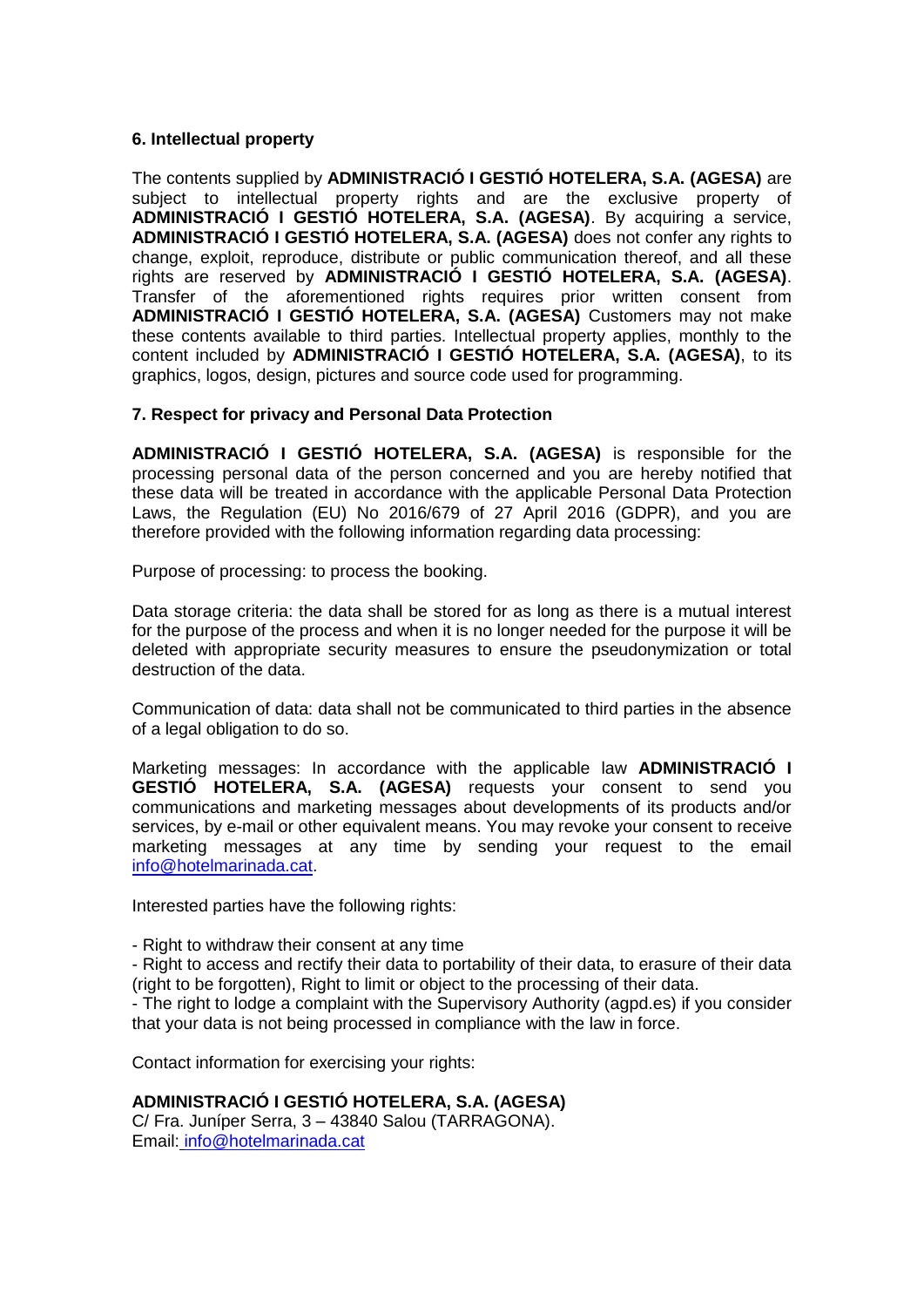**ADMINISTRACIÓ I GESTIÓ HOTELERA, S.A. (AGESA)** guarantees that it has adopted all appropriate measures to secure its facilities, systems and files. **ADMINISTRACIÓ I GESTIÓ HOTELERA, S.A. (AGESA)** also guarantees the confidentiality of Personal Data, although it may disclose Personal Data and any other information in its possession or which is accessible via its systems and is required in accordance with the laws and regulations applicable to the case to the competent authorities. Users also [www.hotelmarinada.cat](http://www.hotelmarinada.cat/) guarantee and shall be liable, in any case, for the truthfulness, accuracy, currency and authenticity of the Data of a Personal Nature provided, and you undertake to keep it up to date.

The services of **ADMINISTRACIÓ I GESTIÓ HOTELERA, S.A. (AGESA)** are not available to minors and **ADMINISTRACIÓ I GESTIÓ HOTELERA, S.A. (AGESA)** does not gather information about minor persons.

**ADMINISTRACIÓ I GESTIÓ HOTELERA, S.A. (AGESA)** may, however, collect information through devices such as cookies or the browsing log files of users through [www.hotelmarinada.cat.](http://www.hotelmarinada.cat/) These devices are associated exclusively with individual users and their own personal computers. In this case, **ADMINISTRACIÓ I GESTIÓ HOTELERA, S.A. (AGESA)** will only use these data to improve its services. It is possible that **ADMINISTRACIÓ I GESTIÓ HOTELERA, S.A. (AGESA)**may share this information with its customers, but in the same way and for overall, statistical purposes only.

The electronic document which formalises the booking is filed electronically for the legally established term. Customers are able to access the data by exercising their rights in the manner described above.

Operations to query the data of user account and request for services or products through the website of **ADMINISTRACIÓ I GESTIÓ HOTELERA, S.A. (AGESA)** are made through a secure server. The software on this server encrypts the information you input before transmitting it to **ADMINISTRACIÓ I GESTIÓ HOTELERA, S.A. (AGESA). ADMINISTRACIÓ I GESTIÓ HOTELERA, S.A. (AGESA)** also has strict security procedures that govern storage and disclosure of data to prevent unauthorised access, in accordance with the requirements of Regulation (EU) No 2016/679 of 27 April 2016 (GDPR).

### **8. Notifications**

All notifications, demands, requests and other communications between the parties in connection with these General Terms must be made in writing and will be deemed duly served when they have been delivered in person or sent by ordinary mail to the other party's address or email address, or to any other address or email address provided by the other for this purpose.

### **9. INFORMATION AND EXCLUSIONS**

**ADMINISTRACIÓ I GESTIÓ HOTELERA, S.A. (AGESA)** does everything within its means to ensure that the information that appears on this website is correct and up-todate. **ADMINISTRACIÓ I GESTIÓ HOTELERA, S.A. (AGESA)** accepts no liability for errors or omissions that exist on the page. **ADMINISTRACIÓ I GESTIÓ HOTELERA, S.A. (AGESA)** is unable to control the manner in which the use uses the information, and therefore accepts no liability for any type of damage, direct or indirect, that may derive from or be connected with the way in which the information is made. Under no circumstances will this affect the consumer's legal rights as a customer of **ADMINISTRACIÓ I GESTIÓ HOTELERA, S.A. (AGESA).**